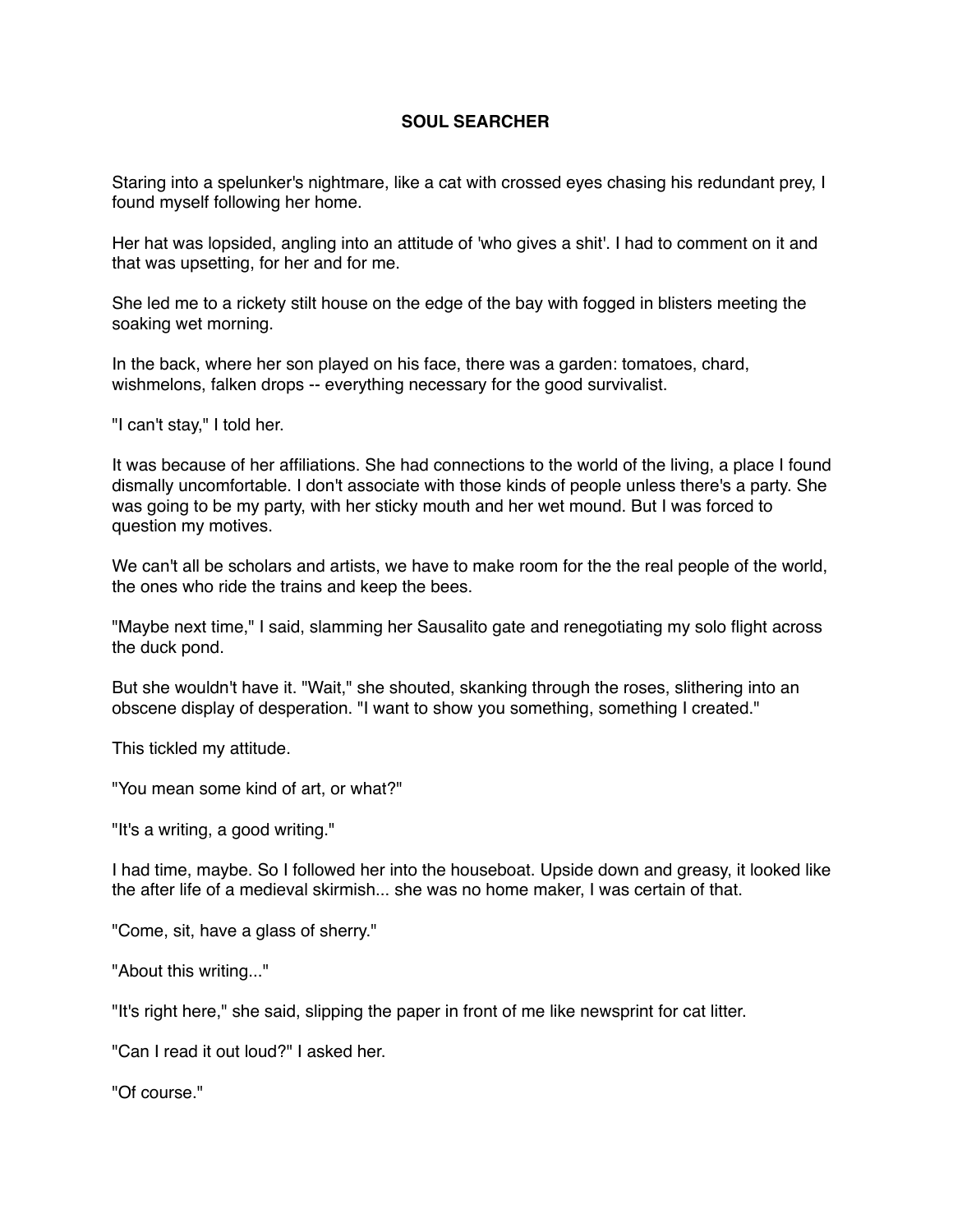"Bowling balls were never meant to be transported long distances. This I know, because I had one in the back of my bronco and it rolled around and shattered the rear. I'm not even a bowler. It was given to me by the father of my child, at least I assumed he was the father of my child." I paused and looked up. "This child here, are you talking about the little guy in the back yard?"

"What difference does that make?" My question seemed to upset her, the hat assuming an even more offensive angle of mischief.

"I was just curious. Haven't you ever been curious?"

"Would you just read the mother fucker for gosh sakes, lands alive!"

So I continued. "Two rights don't make a wrong so I didn't say anything to that philanderer." I paused. "What does that mean?"

"I prefer that you don't ask questions, just read it straight through and we can talk about this writing afterwards, okay?"

"Sure, I can do that...

I've always harbored strong feelings for snakes and robins, my favorite animals. I used to swing in the summer, underneath the elm tree, looking like Ann of Green Gables. Well, not looking like her, I'm much more beautiful, but feeling like her, certainly feeling like her. And now those times have slipped away into darkness and wondering. I kept the china upstairs where it would be out of the way, hoping I would one day meet the man of my musings, but he never came." I stopped, I had reached the end. "So this is your writing, huh?"

"What do you think?" she asked me.

"It reminds me of something Hitler would have come up with."

"Oh? And is that supposed to be a compliment?"

"Sure. He wrote a best seller, didn't he?"

"That's true."

Her hovering ceased. She took the seat opposite. "Now is the time to ask me about what I wrote," she said, sounding like a teacher with no teeth.

"No questions here, everything is perfectly clear."

"You're a thief and a liar."

"And what is it that I've stolen?"